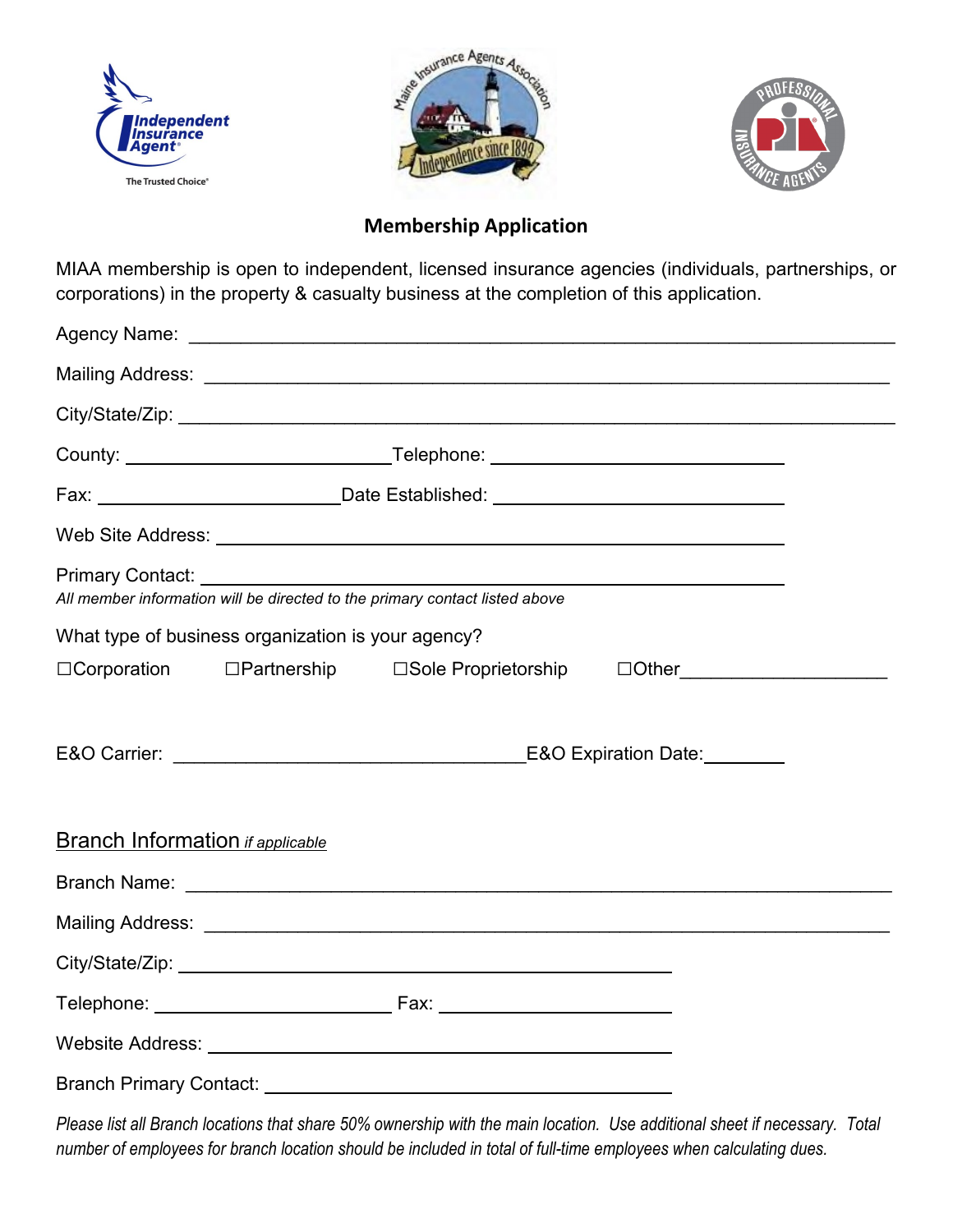| Agency Staff - All employees will be issued User ID's and Passwords in order to access discounted rates to all |  |  |
|----------------------------------------------------------------------------------------------------------------|--|--|
| MIAA seminars & events - Use additional sheet if necessary                                                     |  |  |
|                                                                                                                |  |  |
|                                                                                                                |  |  |
| Position: □Principal □Producer □CSR □Other ______________                                                      |  |  |
|                                                                                                                |  |  |
|                                                                                                                |  |  |
| Designations: $\qquad \qquad$ DOB: $\qquad \qquad$ / $\qquad$                                                  |  |  |
| Position: □Principal □Producer □CSR □Other ______________                                                      |  |  |
|                                                                                                                |  |  |
|                                                                                                                |  |  |
| Designations: Designations: DOB: 1                                                                             |  |  |
| Position: □Principal □Producer □CSR □Other                                                                     |  |  |
|                                                                                                                |  |  |
|                                                                                                                |  |  |
|                                                                                                                |  |  |
| Position: □Principal □Producer □CSR □Other _______________                                                     |  |  |
|                                                                                                                |  |  |
|                                                                                                                |  |  |
|                                                                                                                |  |  |
| Position: □Principal □Producer □CSR □Other _______________                                                     |  |  |
|                                                                                                                |  |  |
|                                                                                                                |  |  |
|                                                                                                                |  |  |
| Position: □Principal □Producer □CSR □Other _______________                                                     |  |  |